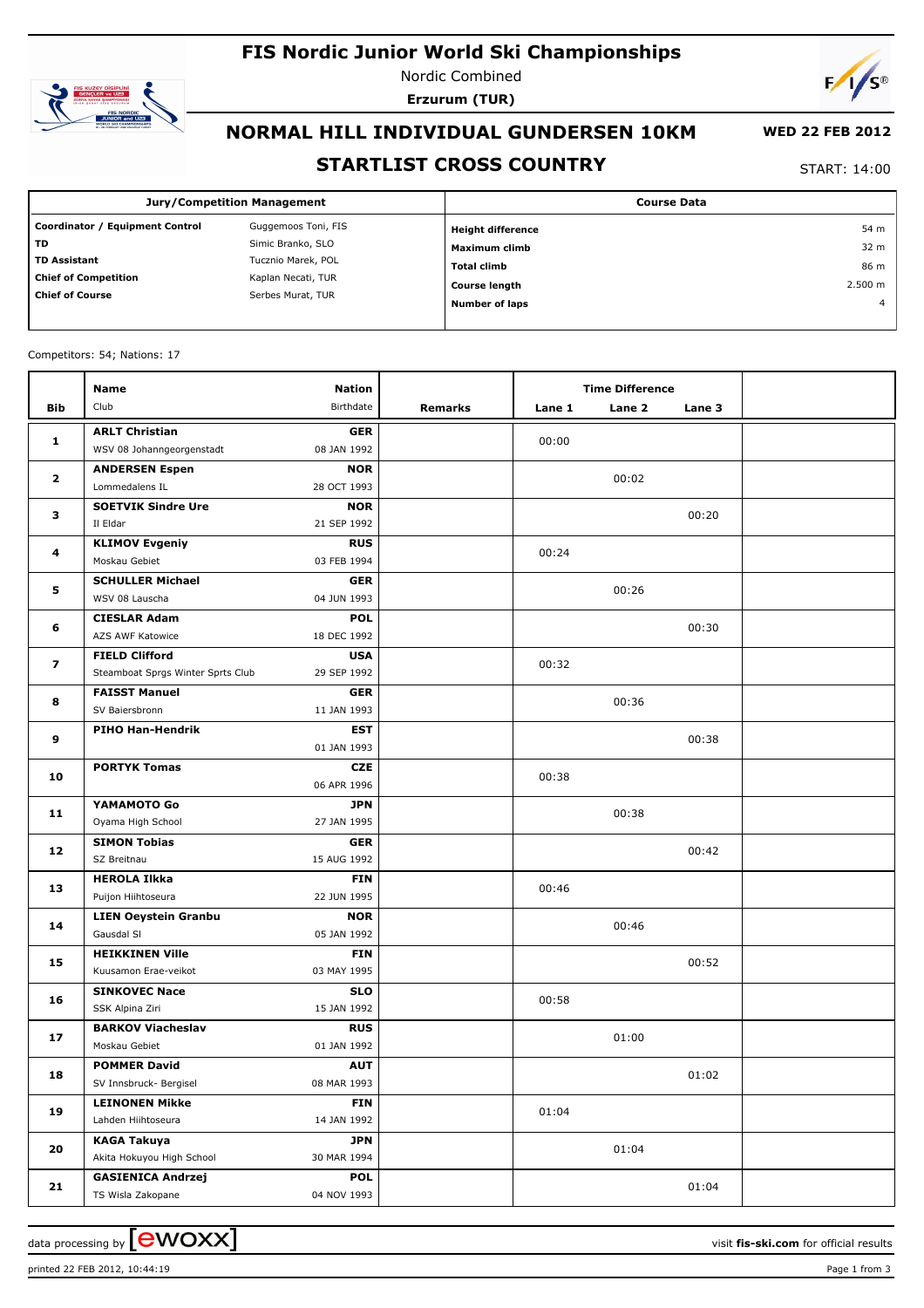## **FIS Nordic Junior World Ski Championships**



Nordic Combined **Erzurum (TUR)**



## **NORMAL HILL INDIVIDUAL GUNDERSEN 10KM**

#### **WED 22 FEB 2012**

### **STARTLIST CROSS COUNTRY**

START: 14:00

| <b>Bib</b> | <b>Name</b><br>Club                             | <b>Nation</b><br>Birthdate | <b>Remarks</b> | Lane 1 | <b>Time Difference</b><br>Lane 2<br>Lane 3 |               |
|------------|-------------------------------------------------|----------------------------|----------------|--------|--------------------------------------------|---------------|
|            |                                                 |                            |                |        |                                            |               |
| 22         | <b>OPLISTIL Adam</b>                            | <b>CZE</b><br>01 JAN 1993  |                | 01:04  |                                            |               |
| 23         | <b>FAWER Sven</b>                               | SUI                        |                |        | 01:06                                      |               |
|            | Les Diablerets                                  | 11 MAR 1993                |                |        |                                            |               |
| 24         | <b>SEIDL Mario</b>                              | <b>AUT</b>                 |                |        | 01:10                                      |               |
|            | TSU St. Veit                                    | 08 DEC 1992                |                |        |                                            |               |
| 25         | <b>BIELA Stanislaw</b>                          | <b>POL</b>                 |                | 01:10  |                                            |               |
|            | UKS SOLTYSIANIE STARE BYSTRE                    | 02 APR 1994                |                |        |                                            |               |
| 26         | <b>ZEMAN Martin</b>                             | <b>CZE</b>                 |                |        | 01:12                                      |               |
|            |                                                 | 01 JUL 1993                |                |        |                                            |               |
| 27         | <b>KALINICHENKO Vitaliy</b>                     | <b>UKR</b>                 |                |        | 01:22                                      |               |
|            | Vorokhta Ski School                             | 09 AUG 1993                |                |        |                                            |               |
| 28         | <b>ORTER Philipp</b>                            | <b>AUT</b>                 |                | 01:24  |                                            |               |
|            | SV Villach                                      | 16 FEB 1994                |                |        |                                            |               |
| 29         | <b>RUNGGALDIER Mattia</b><br>G.S. FIAMME GIALLE | ITA<br>03 MAY 1992         |                |        | 01:28                                      |               |
|            | <b>PASICHNYK Viktor</b>                         | <b>UKR</b>                 |                |        |                                            |               |
| 30         | Kremenets ski school                            | 02 NOV 1992                |                |        | 01:32                                      |               |
|            | <b>LYNCH Erik</b>                               | <b>USA</b>                 |                |        |                                            |               |
| 31         | Steamboat Sprgs Winter Sprts Club               | 09 JUN 1994                |                | 01:34  |                                            |               |
|            | <b>BUFFARD Hugo</b>                             | <b>FRA</b>                 |                |        |                                            |               |
| 32         | Les Rousses                                     | 12 JUL 1994                |                |        | 01:34                                      |               |
|            | <b>MAIERHOFER Manuel</b>                        | ITA                        |                |        |                                            |               |
| 33         | S. C. Gardena                                   | 17 DEC 1992                |                |        | 01:34                                      |               |
|            | <b>AALANDER Arttu</b>                           | <b>FIN</b>                 |                |        |                                            |               |
| 34         | Jyvaeskylaen Hiihtoseura                        | 13 MAR 1994                |                | 01:34  |                                            |               |
|            | <b>GUBIN Alexey</b>                             | <b>RUS</b>                 |                |        |                                            |               |
| 35         | Moskau Gebiet                                   | 05 SEP 1992                |                |        | 01:38                                      |               |
|            | <b>LOOMIS Adam</b>                              | <b>USA</b>                 |                |        |                                            |               |
| 36         | Steamboat Sprgs Winter Sprts Club               | 19 MAR 1992                |                |        | 01:42                                      |               |
| 37         | <b>COSTA Samuel</b>                             | ITA                        |                | 01:52  |                                            |               |
|            | G.S. FIAMME ORO                                 | 30 NOV 1992                |                |        |                                            |               |
| 38         | <b>KIRCHHOFER Jan</b>                           | SUI                        |                |        | 01:56                                      |               |
|            | SC Kriens                                       | 18 SEP 1995                |                |        |                                            |               |
| 39         | <b>BRANDNER Alexander</b>                       | <b>AUT</b>                 |                |        | 01:56                                      |               |
|            | SC Bischofshofen                                | 06 SEP 1992                |                |        |                                            |               |
| 40         | <b>HANNON Theo</b>                              | <b>FRA</b>                 |                | 02:04  |                                            |               |
|            | Bois d Amont                                    | 04 JUN 1993                |                |        |                                            |               |
| 41         | <b>MAVC Borut</b>                               | <b>SLO</b>                 |                |        | 02:06                                      |               |
|            | SSK Ljubno BTC                                  | 07 MAR 1994                |                |        |                                            |               |
| 42         | <b>MASTIEV Samir</b><br>Ekaterinburg            | <b>RUS</b><br>13 JAN 1993  |                |        | 02:06                                      |               |
|            | <b>SLOWIOK Pawel</b>                            | <b>POL</b>                 |                |        |                                            |               |
| 43         | AZS AWF Katowice                                | 31 MAR 1992                |                | 02:18  |                                            | Wave 1: 02:20 |
|            | <b>MAH Nathaniel</b>                            | <b>CAN</b>                 |                |        |                                            |               |
| 44         | Altius Nordic ski club                          | 08 SEP 1995                |                |        | 02:18                                      | Wave 1: 02:20 |
|            | <b>WARD Michael</b>                             | <b>USA</b>                 |                |        |                                            |               |
| 45         | Steamboat Sprgs Winter Sprts Club               | 23 DEC 1992                |                |        | 02:20                                      | Wave 1: 02:20 |
|            | <b>TILLER Simen</b>                             | <b>NOR</b>                 |                |        |                                            |               |
| 46         | Moelven                                         | 26 NOV 1995                |                | 02:24  |                                            | Wave 1: 02:20 |
|            | <b>TOMIO Roberto</b>                            | ITA                        |                |        |                                            |               |
| 47         | U.S. Dolomitica                                 | 26 OCT 1992                |                |        | 02:26                                      | Wave 1: 02:20 |

printed 22 FEB 2012, 10:44:19 **Page 2** from 3

data processing by **CWOXX** and  $\overline{C}$  and  $\overline{C}$  and  $\overline{C}$  and  $\overline{C}$  and  $\overline{C}$  and  $\overline{C}$  and  $\overline{C}$  and  $\overline{C}$  and  $\overline{C}$  and  $\overline{C}$  and  $\overline{C}$  and  $\overline{C}$  and  $\overline{C}$  and  $\overline{C}$  and  $\overline{C}$